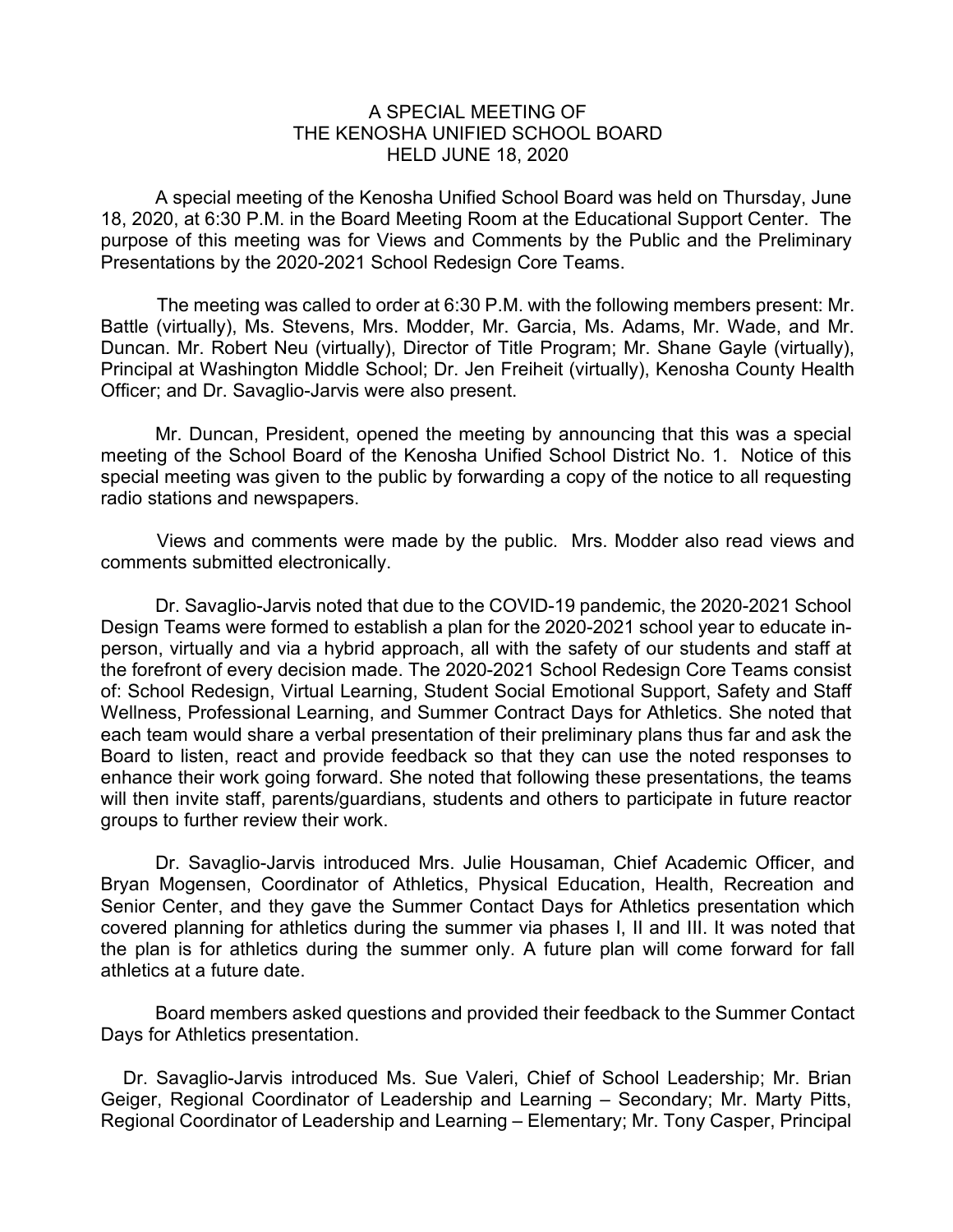at Kenosha eSchool; and Mr. Shane Gayle (virtually), Principal at Washington Middle School; the team leaders of the School Redesign team. It was explained that while the preferred model of instructional delivery is a traditional educational environment, it is anticipated that there will be continued public health concerns when school resumes in the fall of 2020; therefore, the purpose of the School Redesign team is to outline a draft plan to maximize in-person learning opportunities while being prepared for possible school closures due to the pandemic. The intent is to provide in-person learning to the greatest extent possible, while also taking prudent steps to keep our students, staff, and community safe and adhering to any applicable public health orders.

Ms. Valeri, Mr. Geiger, Mr. Pitts, Mr. Casper, and Mr. Gayle gave a presentation on the School Redesign plan which covered the following scenarios: scenario  $1 - a$  regular return to school with CDD/Kenosha County Health Department guidelines in place, scenario 2 – a hybrid virtual learning/in-person learning, scenario 3 – a full virtual learning instruction, and scenario 4 – school closure due to positive COVID-19 case. Proposed measures to be taken to create a safe environment for both student and staff were also presented.

Board members asked questions and provided their feedback to the School Redesign presentation.

Mr. Geiger and Mr. Casper gave a presentation on Virtual Learning plan which covered the following topics: ensuring all students have access to a district issued device, ensuring that all instructional staff have access to a districted owned device, ensure all students have internet access, technical support availability after school day, and ensuring curriculum needs are met.

Board members asked questions and provided their feedback to the Virtual Learning plan presentation.

Dr. Savaglio-Jarvis introduced Dr. Angie Andersson, Principal at Kenosha School of Technology Enhanced Curriculum (KTEC); and Mr. Patrick Finnemore, Director of Facilities; and they gave a presentation on the Staff Safety and Wellness plan which covered the following topics: review/develop protocols relating to remote work and expectations supported by learning opportunities for administrators on managing a virtual workforce, setting expectations during a pandemic and employee mental health, identifying necessary personal protective equipment (PPE) for staff, students and visitors, identifying cleaning and disinfecting plan for all district buildings, determine how to safely have students enter the buildings – spacing, determine safety precautions for food preparation, serving, and spacing during consumption, determine and identify appropriate setup in classrooms and offices for appropriate precautions - spacing, determine appropriate strategy for transportation of students, develop safety protocols for visitors in the buildings, and develop procedures relating to library use with appropriate precautions and spacing.

Board members asked questions and provided their feedback to the Staff Safety and Wellness plan presentation.